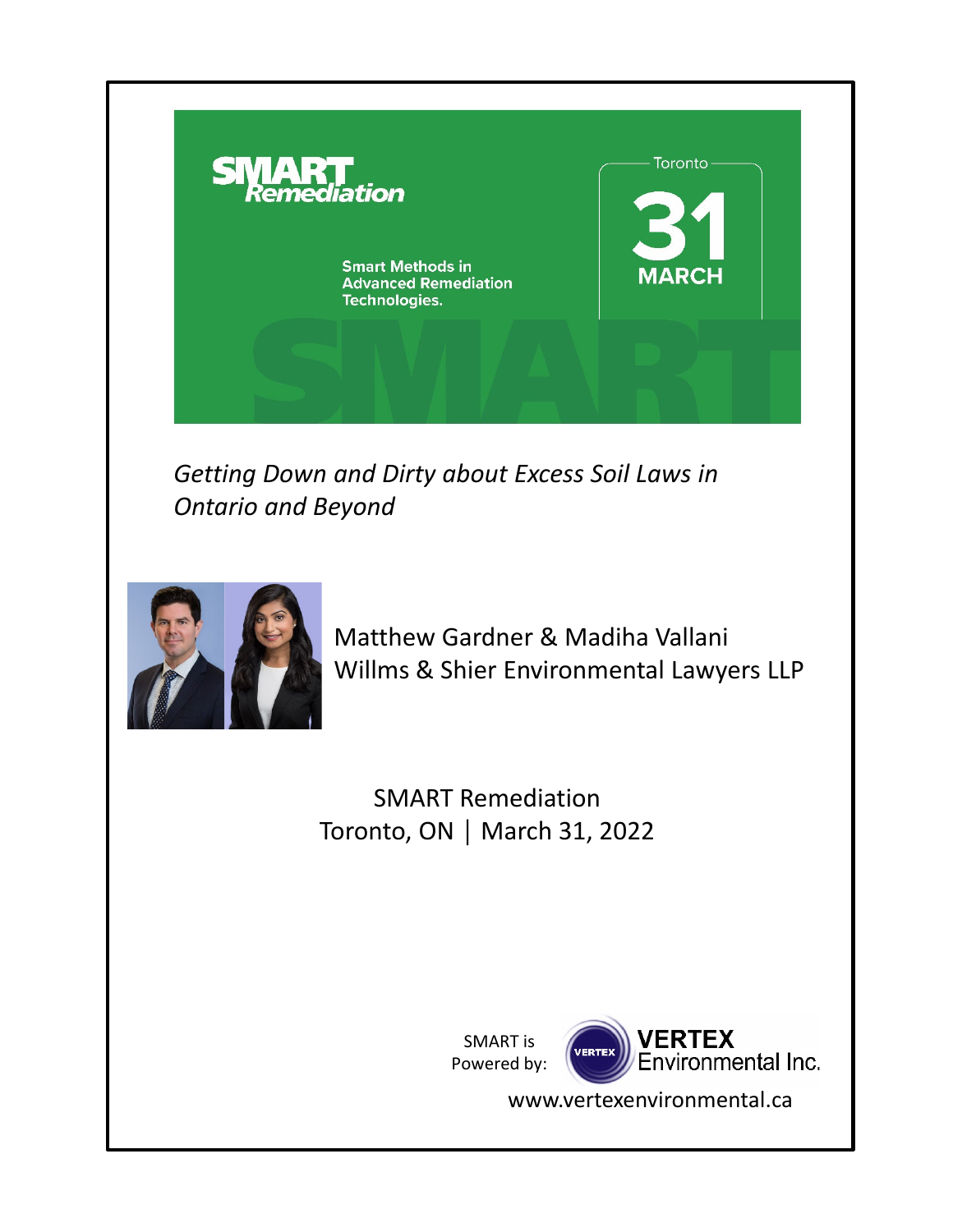

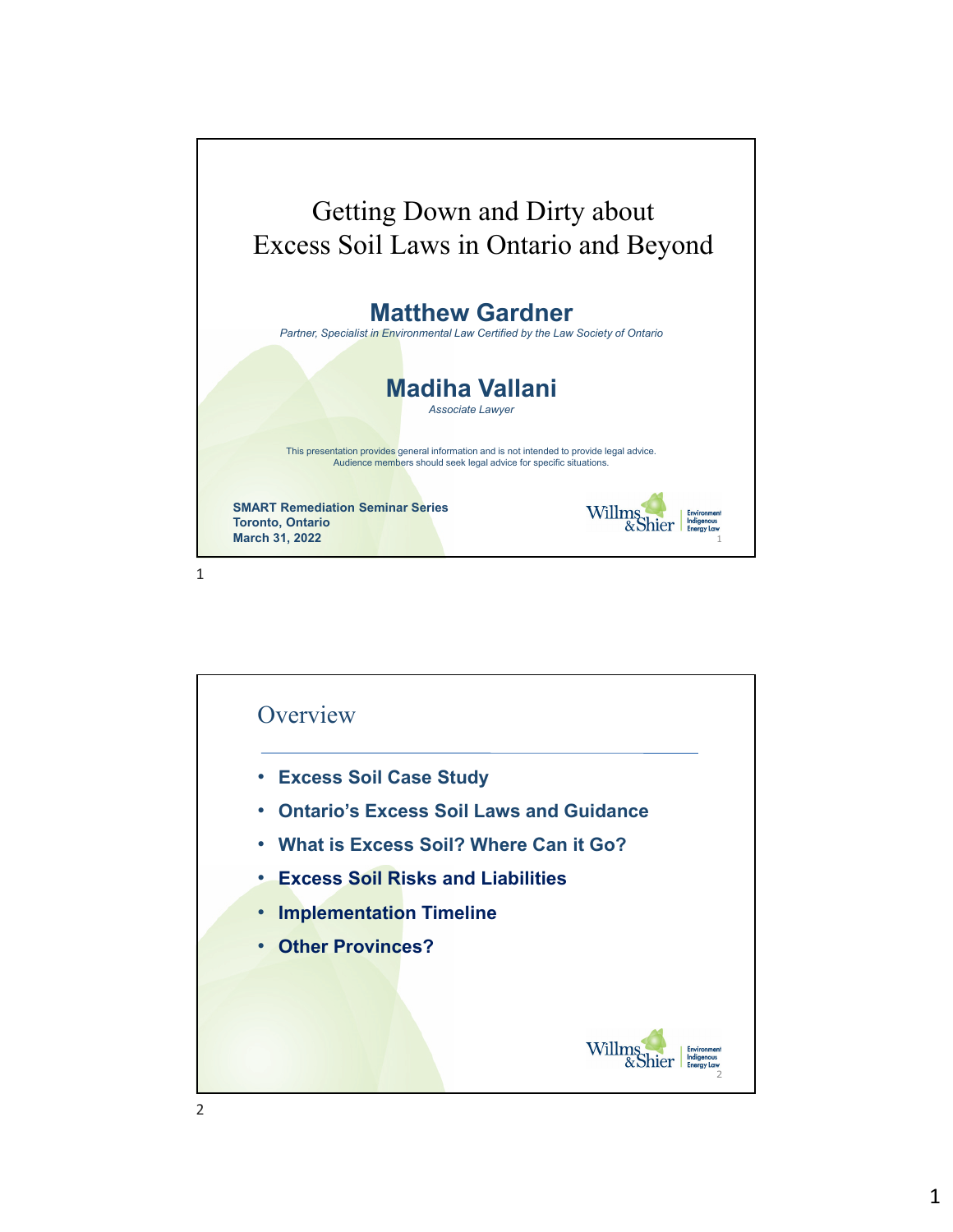



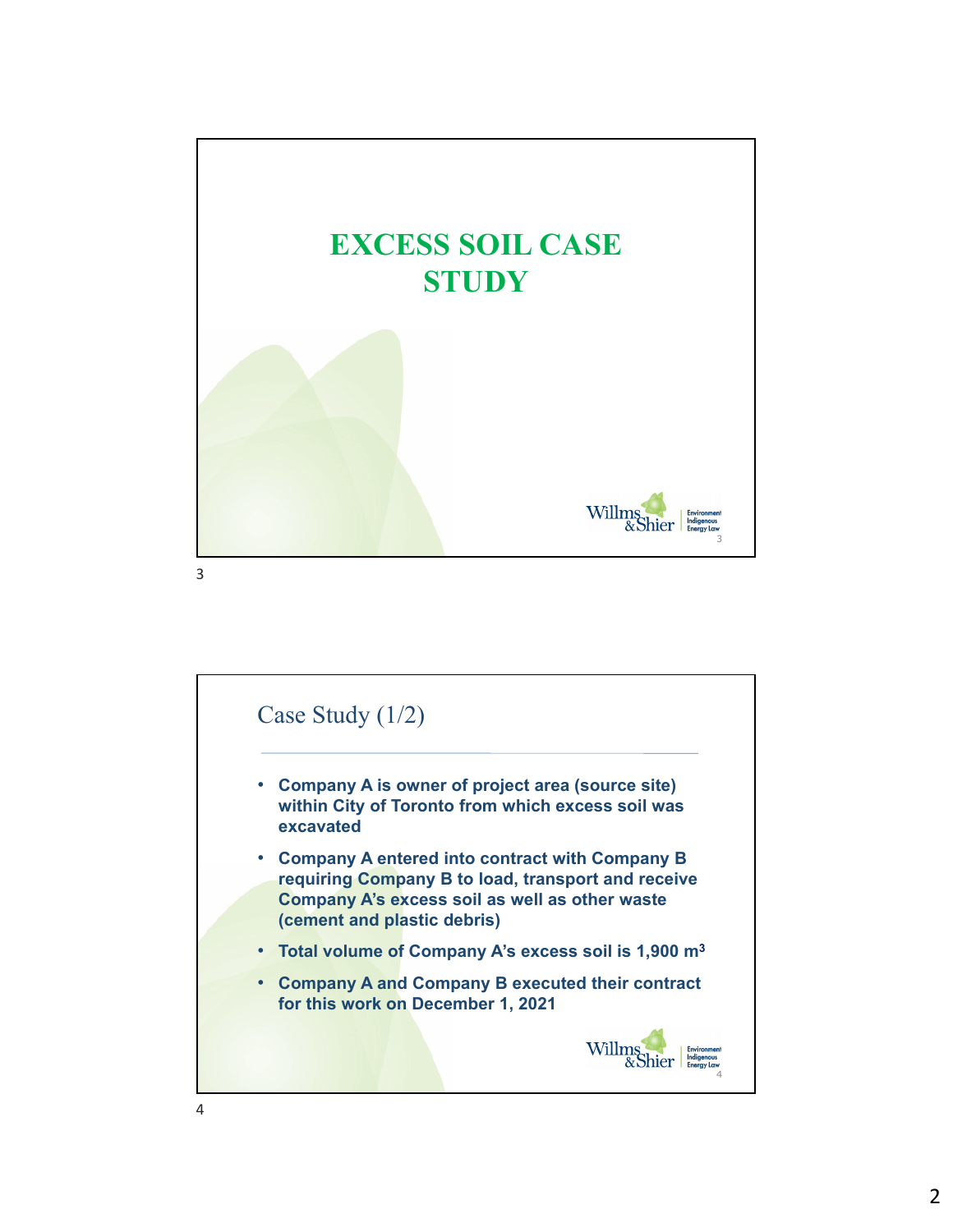

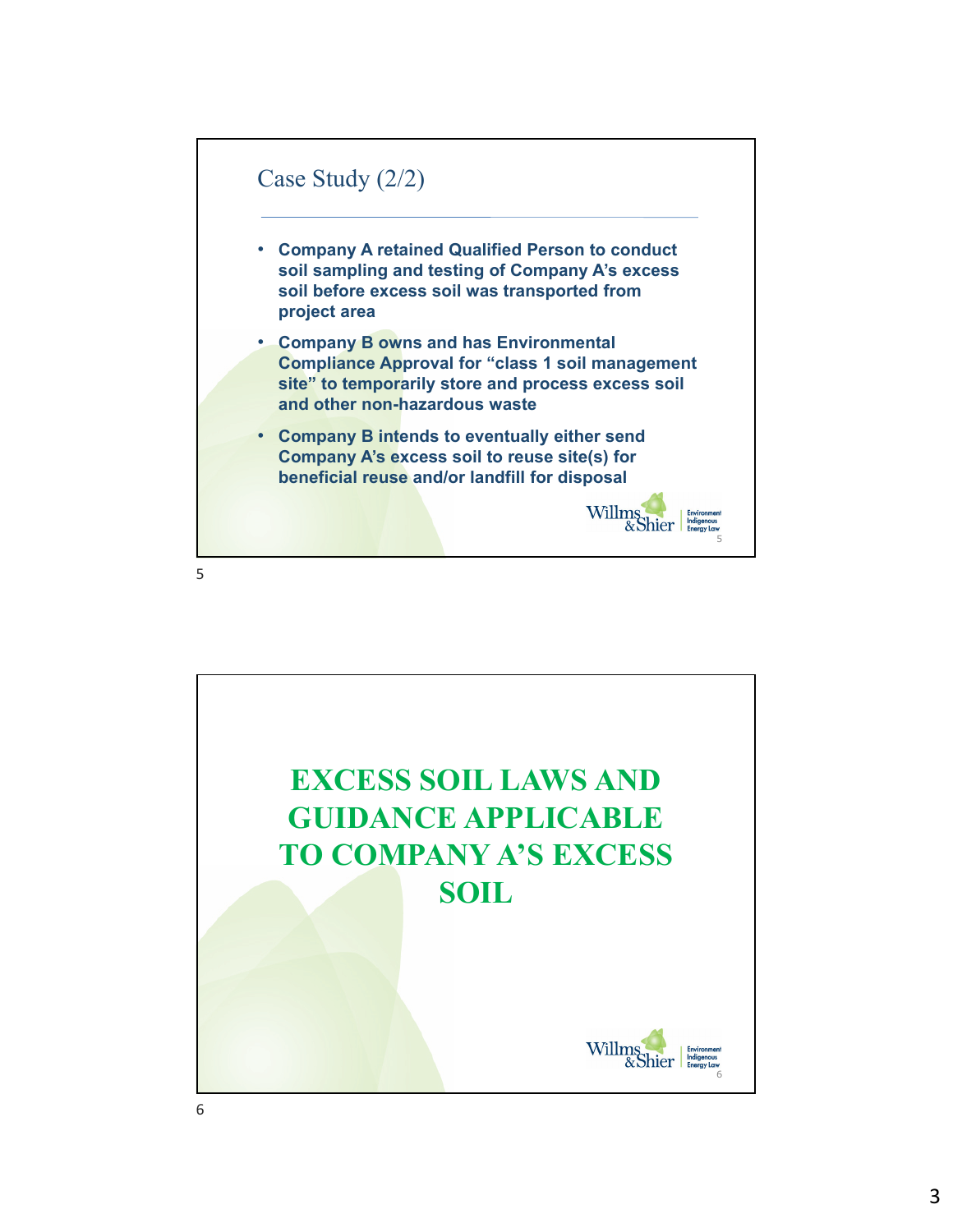

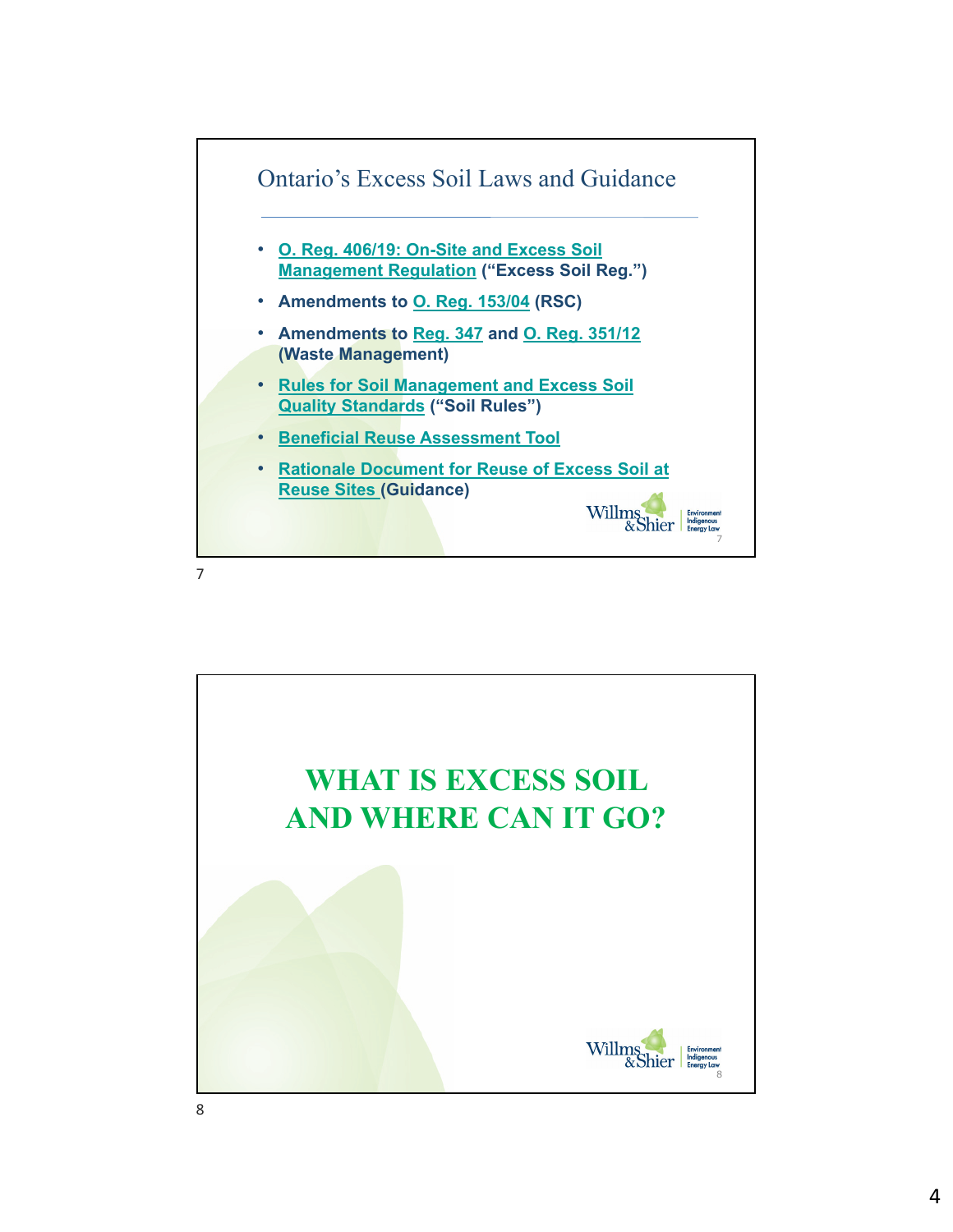

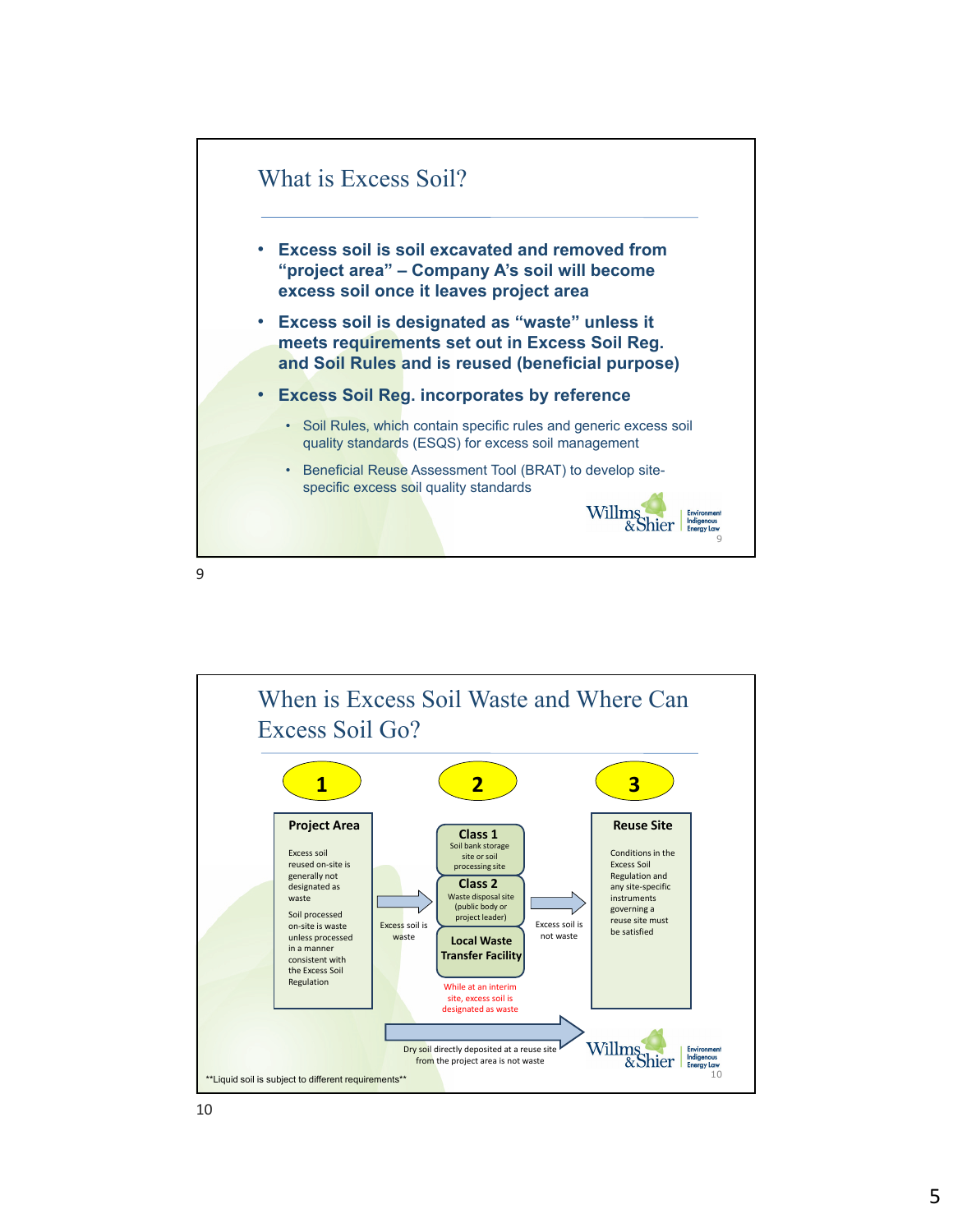

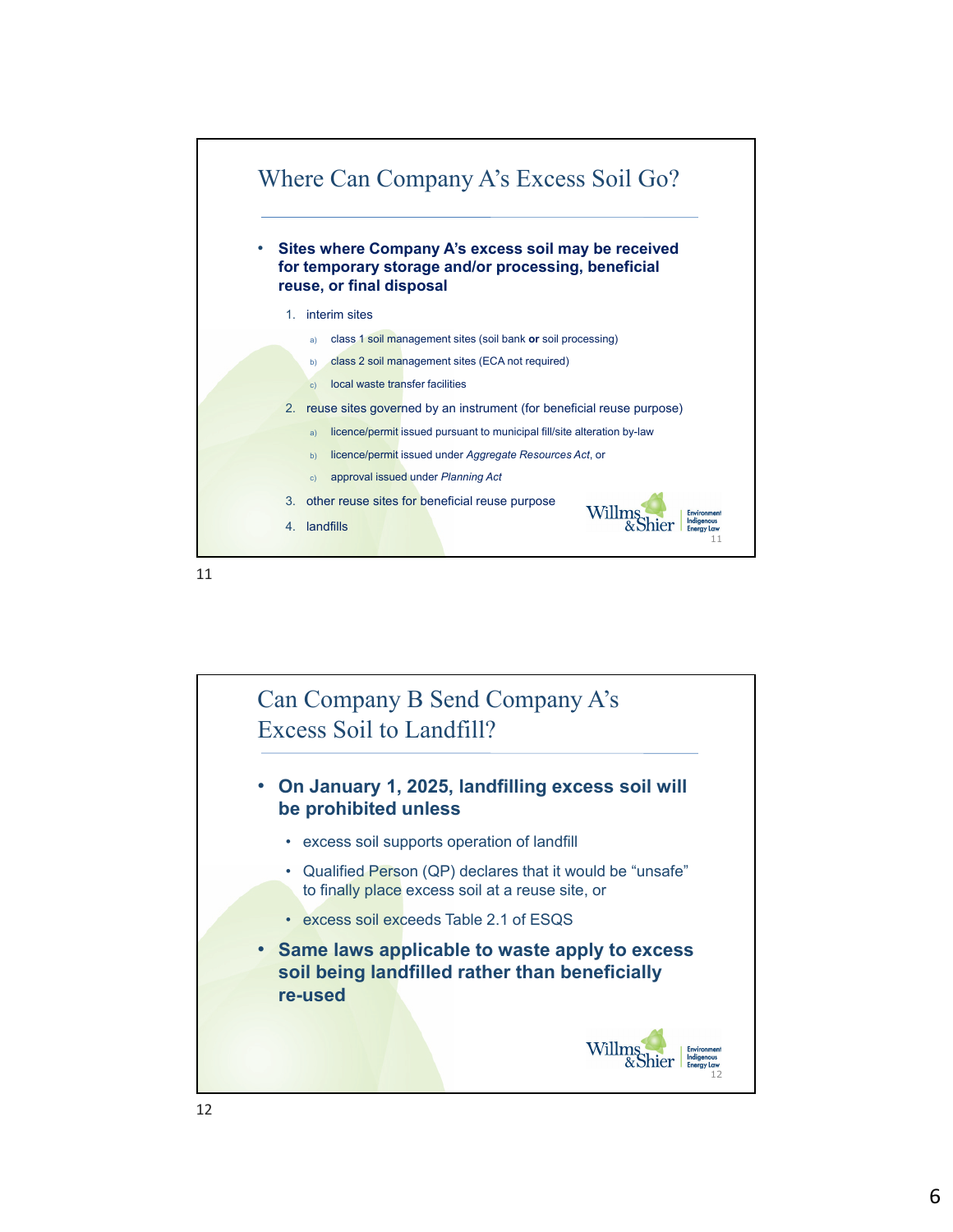

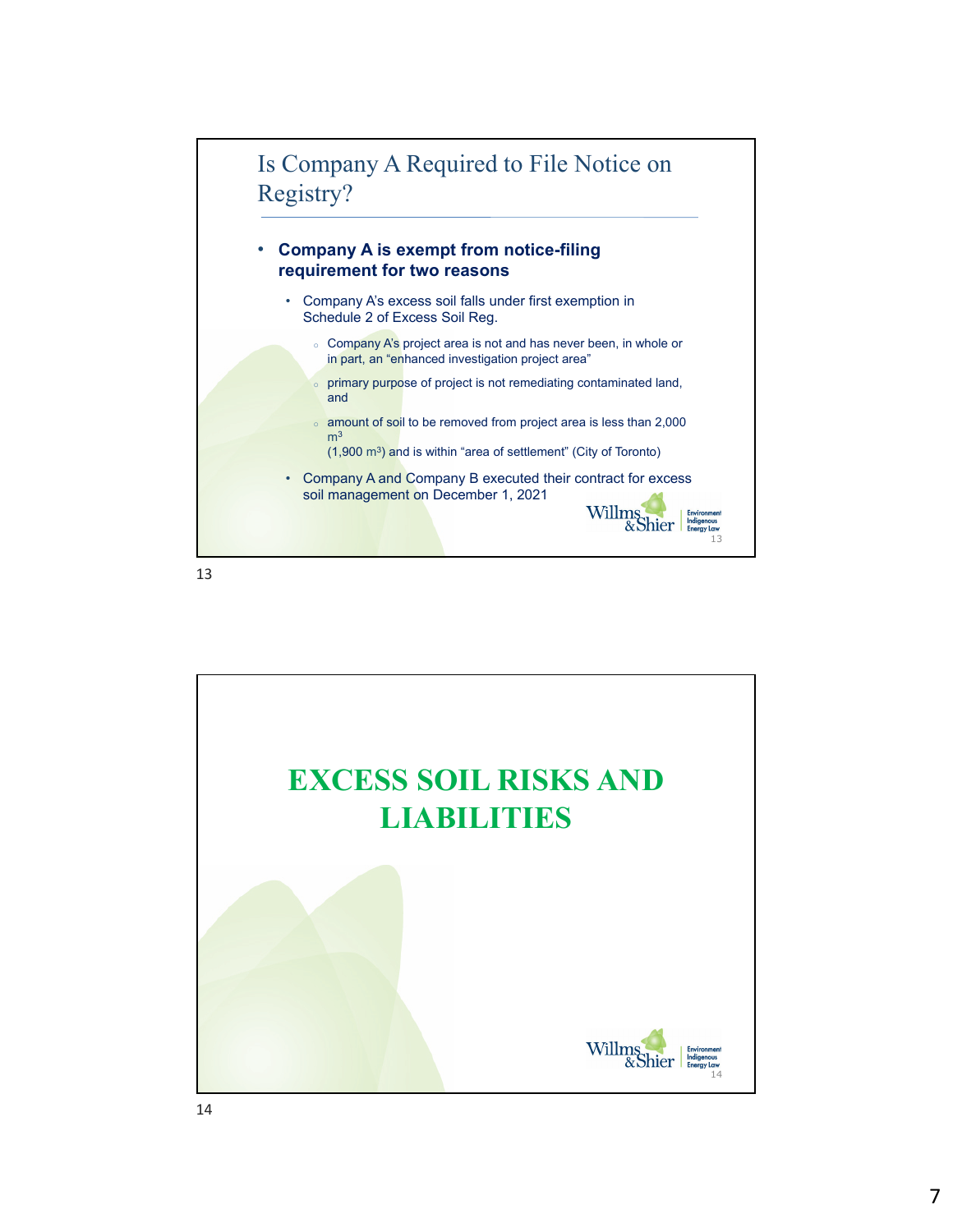

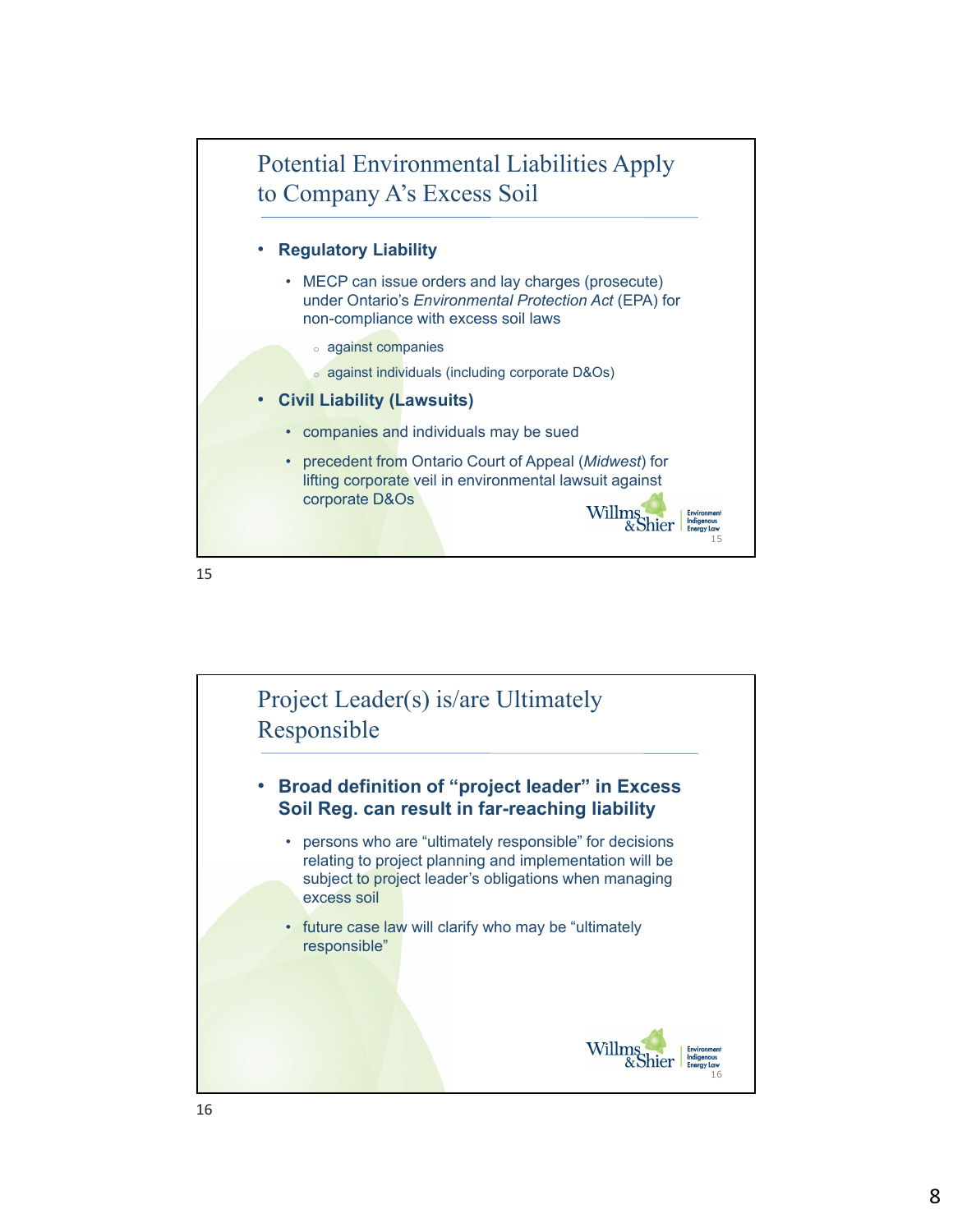

| <b>Implementation Timeline</b>                                                                                                                                         |                                                     |  |
|------------------------------------------------------------------------------------------------------------------------------------------------------------------------|-----------------------------------------------------|--|
| <b>Key Parts of the Framework</b>                                                                                                                                      | <b>Implementation Date</b>                          |  |
| Some amendments made to O. Reg. 153/04 (Records of Site Condition)                                                                                                     | December 4, 2019                                    |  |
| Excess soil, as defined under the Excess Soil Reg., is designated as waste unless<br>prescribed criteria are satisfied                                                 | January 1, 2021<br>(extended from July 1, 2020)     |  |
| Soil excavated on-site is also designated as waste unless the excavated soil is processed in<br>a manner prescribed by the Excess Soil Reg. at the Project Area        |                                                     |  |
| Complementary amendments to Ontario's waste management regulations (O. Reg. 351/12<br>and Reg. 347) came into force                                                    |                                                     |  |
| Excess soil must be collected and transported lawfully in a manner prescribed by the<br>Excess Soil Reg.                                                               |                                                     |  |
| Procedure must be developed and implemented to manage excavated soil that may be<br>affected by discharge of a contaminant                                             |                                                     |  |
| Requirements for filing notice on the Registry come into force                                                                                                         | January 1, 2022 (may be<br>delayed by MECP to 2023) |  |
| OP reports/soil testing/sampling, tracking, and record-keeping requirements come into<br>force                                                                         |                                                     |  |
| MECP extended the date by which contracts must be entered into to be exempt from<br>notice/planning requirements by one year - from January 1, 2021 to January 1, 2022 |                                                     |  |
| Landfilling excess soil permitted in only prescribed circumstances                                                                                                     | January 1, 2025                                     |  |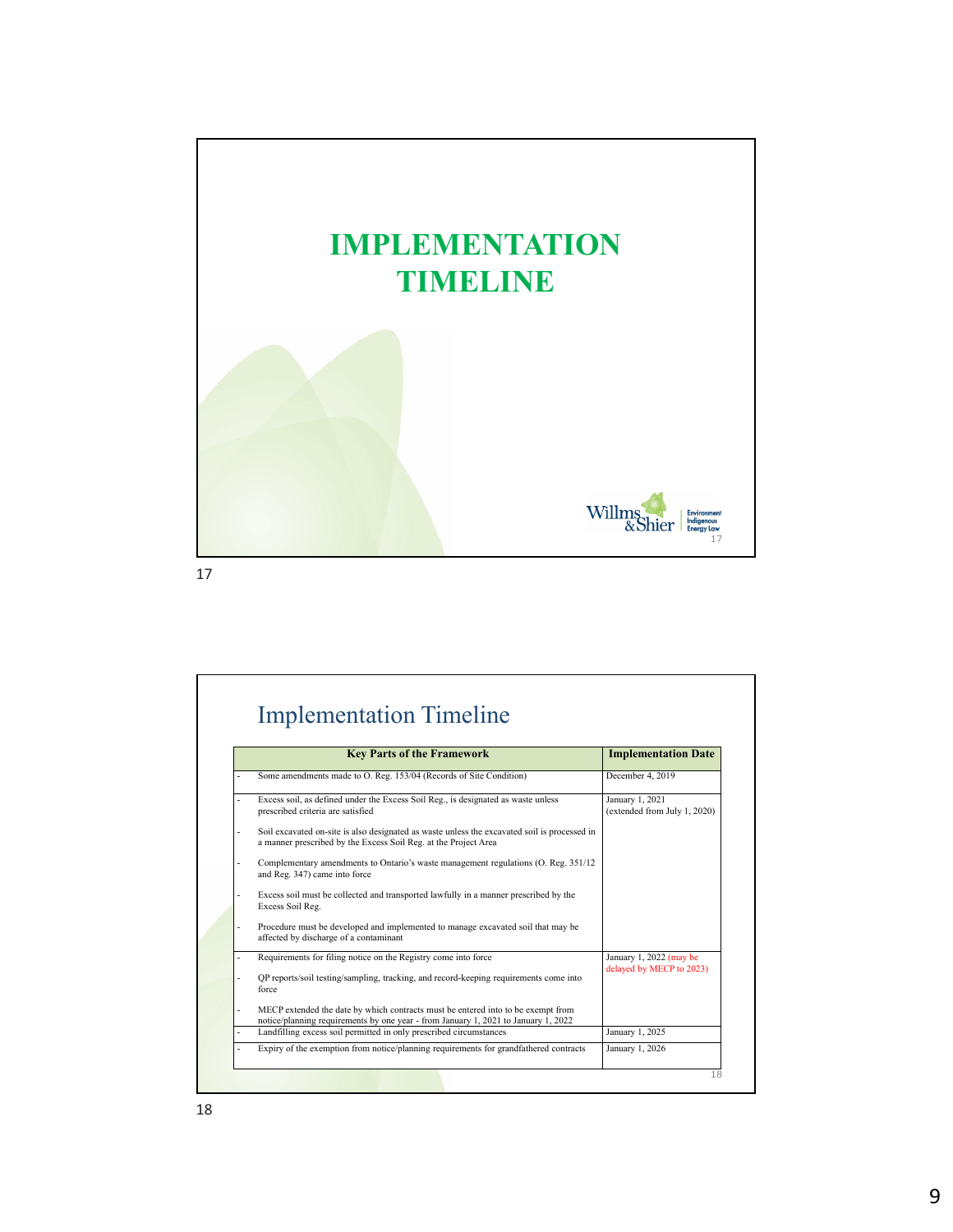